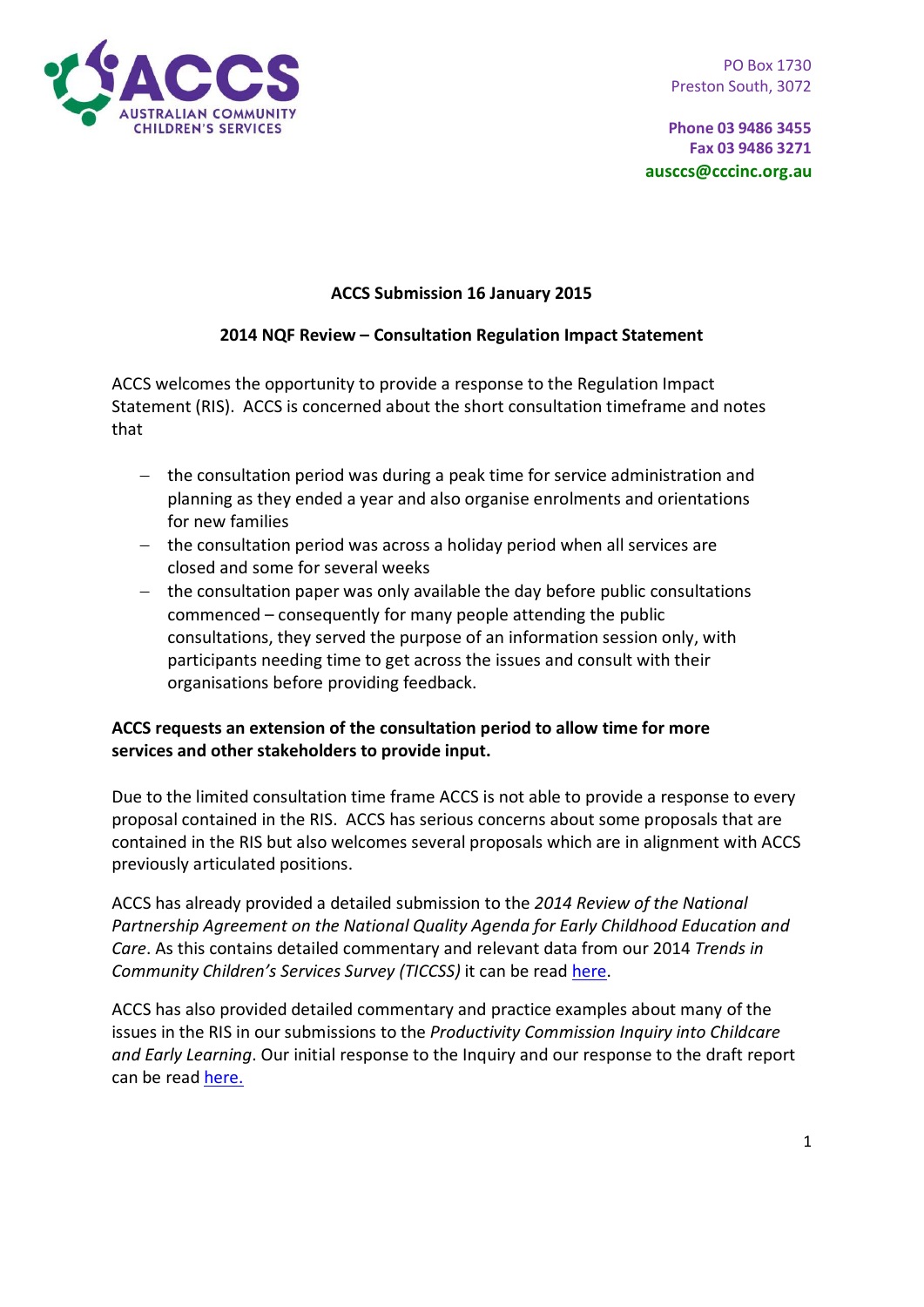## **About ACCS**

Australian Community Children's Services (ACCS) is the peak body representing Australia's not-for-profit community education and care services and those who support the right of children to access these services. ACCS has branches in every state and contact people in each territory throughout Australia. Our membership includes community based long day care services, preschools/kindergartens, family day care and in-home care services, mobile services, and out of school hours care services throughout Australia; from small stand-alone parent managed services located in rural and remote areas to those sponsored by very large not-for-profit organisations.

ACCS is committed to:

- − children, families and communities
- − children's rights for the best care, education and health services
- − community ownership
- − connected services for children, families and local communities
- − not-for-profit cost effective services and
- − cultural diversity and respect for Aboriginal and Torres Strait Islander people as custodians of the land.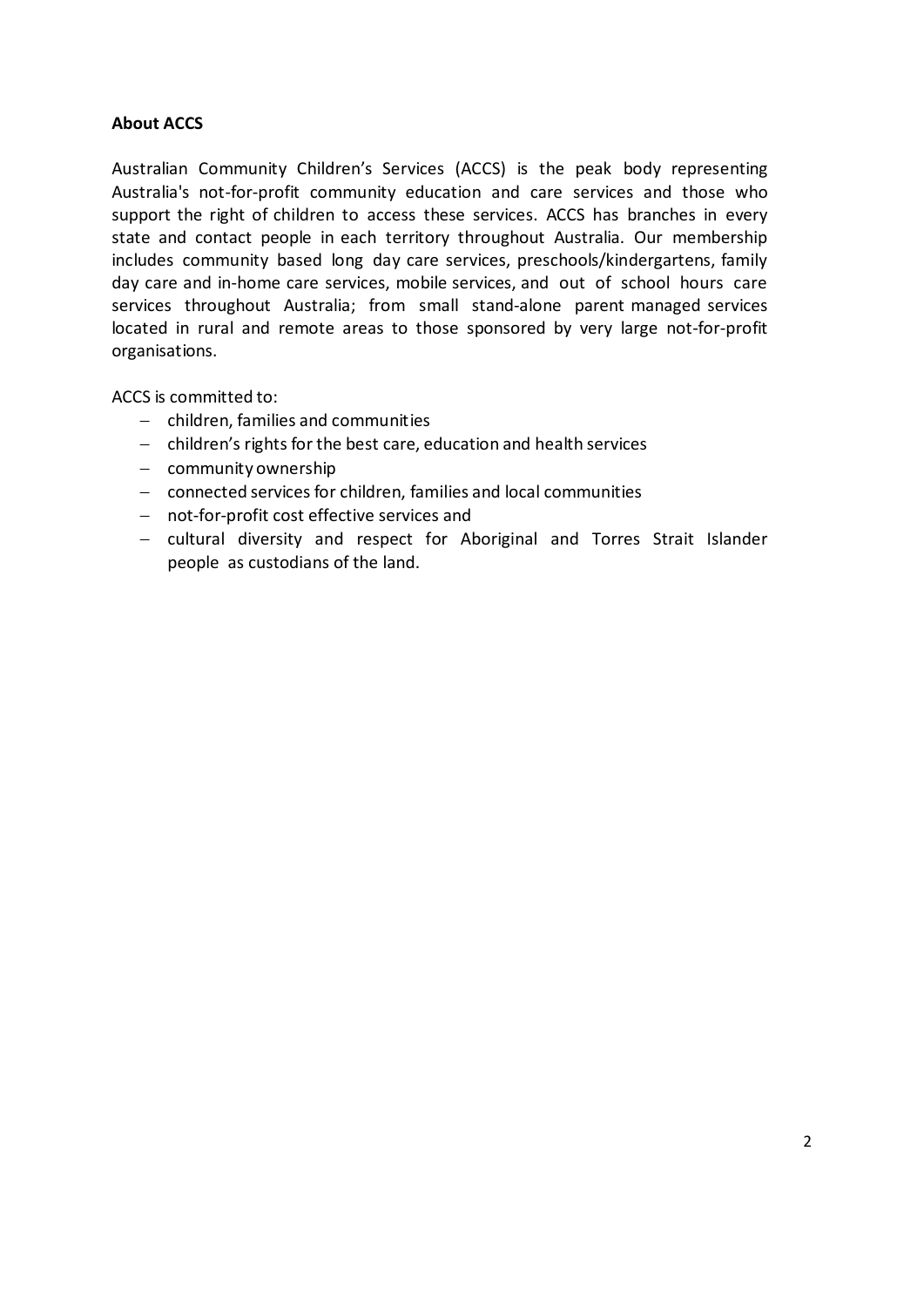| No. | <b>Proposal</b>                                                       | <b>ACCS Response</b>                                                                                                                                                                     |                                                                                                                                                                                                                                                                                                                                                                                                                                                                                                                                                                                                                                                                                                                                                                                                                                                                                                                                                                                                                                                                                     |
|-----|-----------------------------------------------------------------------|------------------------------------------------------------------------------------------------------------------------------------------------------------------------------------------|-------------------------------------------------------------------------------------------------------------------------------------------------------------------------------------------------------------------------------------------------------------------------------------------------------------------------------------------------------------------------------------------------------------------------------------------------------------------------------------------------------------------------------------------------------------------------------------------------------------------------------------------------------------------------------------------------------------------------------------------------------------------------------------------------------------------------------------------------------------------------------------------------------------------------------------------------------------------------------------------------------------------------------------------------------------------------------------|
| 1.1 | Reducing the complexity<br>of the National Quality<br><b>Standard</b> | through the new system.                                                                                                                                                                  | ACCS supports no change at this stage to the NQS (Proposal 1.1A)<br>Changing the NQS before all services have completed the assessment and<br>ratings process serves no real purpose and would have no benefits for the<br>sector or for children. Condensing the Standards and Elements is an<br>attempt to address what ACCS believes is a false notion that the NQS<br>results in unnecessary red tape. In the first stage of the 2014 NQF Review,<br>ACCS provided detailed commentary and some new data from ACCS<br>research undertaken in 2014 which demonstrates that the perception of<br>regulatory burden is decreasing significantly over time as services progress<br>Administratively changing the NQS now will only result in increased costs<br>for no real administrative or other benefits. Services will have to spend<br>time aligning their documents (not just their QIP but policies, procedures<br>and some of their teaching and learning tools) with the new coding system<br>and train staff in the revised NQS. There will be a collective groan across |
|     |                                                                       | the country if you ask services to do this.<br>Many of the proposed changes are cosmetic and will make no real<br>difference to the quality of education. ACCS believes however that the |                                                                                                                                                                                                                                                                                                                                                                                                                                                                                                                                                                                                                                                                                                                                                                                                                                                                                                                                                                                                                                                                                     |
|     |                                                                       | 3.B.iii                                                                                                                                                                                  | following changes clearly undermine quality and are a roll back of the NQS:<br>ACCS does not support the replacement of Standard 3.3<br>with this element. The change in terminology from<br>sustainable practices are embedded in service operations<br>to the service takes an active role in caring for the<br>environment is a clear watering down of the NQS.                                                                                                                                                                                                                                                                                                                                                                                                                                                                                                                                                                                                                                                                                                                  |
|     |                                                                       | 5A.ii                                                                                                                                                                                    | ACCS does not support the change from the dignity and<br>rights of children are maintained at all times to Educators<br>promote the dignity and rights of each child. This is a clear<br>watering down of the NQS                                                                                                                                                                                                                                                                                                                                                                                                                                                                                                                                                                                                                                                                                                                                                                                                                                                                   |
|     |                                                                       | 6.B.ii                                                                                                                                                                                   | ACCS does not support the change from access to inclusion<br>and support assistance is facilitated to effective<br>partnerships support children's access and participation in<br>the program. This is a clear watering down of the NQS.                                                                                                                                                                                                                                                                                                                                                                                                                                                                                                                                                                                                                                                                                                                                                                                                                                            |
|     |                                                                       | QA7                                                                                                                                                                                      | ACCS does not support the removal of 7.1.3, 7.3.1, 7.3.2,<br>7.3.3, 7.3.4, 7.3.5. Although the proposed new 7.A.ii can<br>encompass most of these, ACCS believes grouping them<br>into one broad generic element will make it harder for                                                                                                                                                                                                                                                                                                                                                                                                                                                                                                                                                                                                                                                                                                                                                                                                                                            |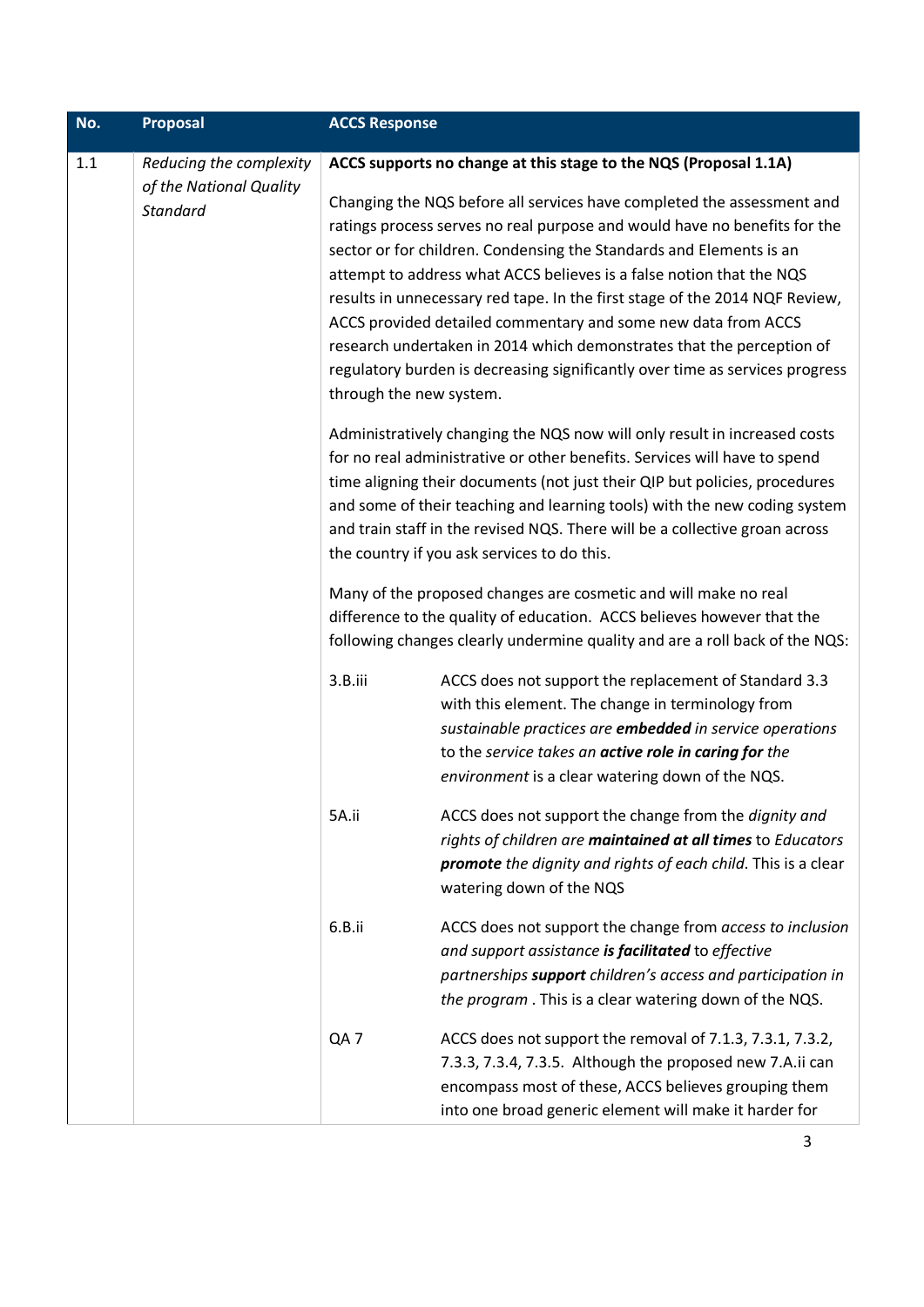| No. | <b>Proposal</b>                                                                                                                    | <b>ACCS Response</b>                                                                                                                                                                                                                                                                                                                                                                                                                                                                                                                                                                                                                                                                                                                                                                                                                                                                                                                                                                                                                                                                                                                                                                                                                                                                                                                                                                                        |
|-----|------------------------------------------------------------------------------------------------------------------------------------|-------------------------------------------------------------------------------------------------------------------------------------------------------------------------------------------------------------------------------------------------------------------------------------------------------------------------------------------------------------------------------------------------------------------------------------------------------------------------------------------------------------------------------------------------------------------------------------------------------------------------------------------------------------------------------------------------------------------------------------------------------------------------------------------------------------------------------------------------------------------------------------------------------------------------------------------------------------------------------------------------------------------------------------------------------------------------------------------------------------------------------------------------------------------------------------------------------------------------------------------------------------------------------------------------------------------------------------------------------------------------------------------------------------|
|     |                                                                                                                                    | services to monitor and plan for. Although the removed<br>elements are mostly included in the National Law and<br>services have an obligation to comply with the Law, ACCS<br>believes that it is imperative that these are specifically<br>assessed (both by the service and by the Regulatory<br>Authority) through the assessment and rating process.<br>These changes are a clear watering down of the NQS.                                                                                                                                                                                                                                                                                                                                                                                                                                                                                                                                                                                                                                                                                                                                                                                                                                                                                                                                                                                             |
| 1.2 | Streamlining of quality<br>assessments                                                                                             | ACCS supports the streamlining of assessment and ratings process<br>(Proposal I.2B)<br>ACCS supports measures to bring about more consistency and speed up<br>the rate of assessment and ratings. It is important to note however, the<br>significant positive impact of the current process on quality practices and<br>positive feedback about this from services (see ACCS NQF Review<br>submission). Any changes must ensure that these benefits are not lost.                                                                                                                                                                                                                                                                                                                                                                                                                                                                                                                                                                                                                                                                                                                                                                                                                                                                                                                                          |
| 1.3 | Reduction in<br>documentation of child<br>assessments or<br>evaluations for delivery<br>of educational program<br>in OSHC services | ACCS supports the retraining of authorised officers to regulate and assess<br>OSHC services with a better understanding of the OSHC context (Proposal<br>$1.3C$ ).<br>A deep understanding of individual children's needs, strengths and family<br>and cultural contexts is intrinsic to both the NQS and the Framework for<br>School Aged Care. Documentation is an important tool for educators to<br>ensure that the recreational program provided at OSHC provides a<br>supportive environment for children's learning development and well-<br>being.<br>ACCS does not support any reduction in documentation of individual child<br>assessments in OSHC services.<br>Concerns about demands in this area being excessive are primarily a<br>problem of interpretation - both at a service and sometimes at a<br>Regulatory Authority level. Many services go overboard creating<br>documentation for the sake of "passing" assessment and ratings losing<br>sight of the purposes intended by this requirement of the NQS. Similar to<br>other settings if a child attends for a very short period of time or<br>sporadically there is no need for extensive assessment records.<br>ACCS recommends that as well as providing further training of authorised<br>officers further resources are developed to give educators clearer<br>parameters about what is required to Meet the NQS in this area. |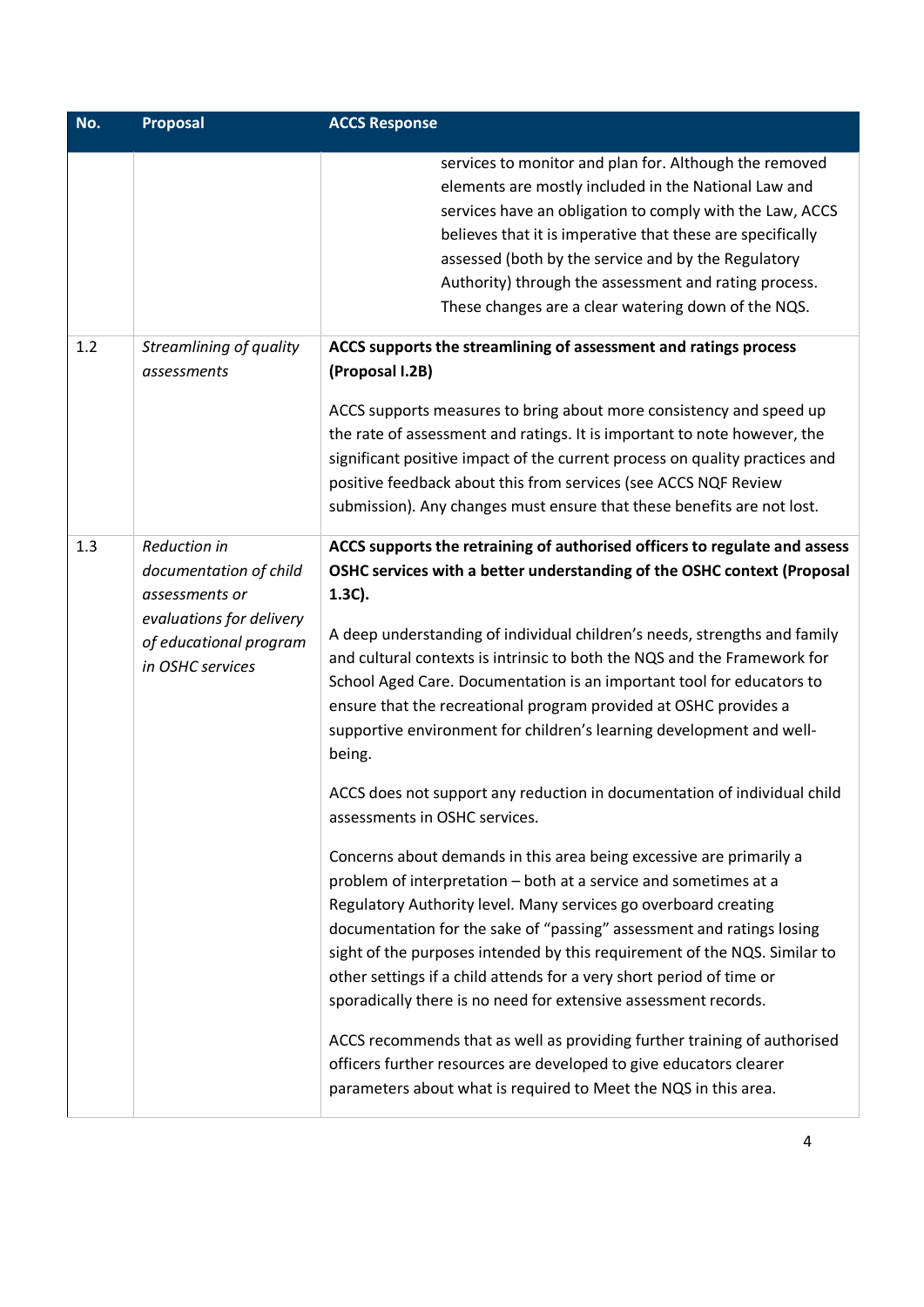| No. | Proposal                              | <b>ACCS Response</b>                                                                                                                             |
|-----|---------------------------------------|--------------------------------------------------------------------------------------------------------------------------------------------------|
| 1.5 | <b>Exceeding the National</b>         | ACCS supports the proposal to require all standards in a Quality Area to                                                                         |
|     | <b>Quality Standard rating</b>        | be rated as Exceeding the National Quality Standard for the Quality Area                                                                         |
|     |                                       | to be rated Exceeding (Proposal 1.5B).                                                                                                           |
| 1.6 | <b>Excellent rating</b>               | ACCS supports the removal of the Excellent rating (Proposal 1.6B)                                                                                |
| 1.7 | <b>Ensuring ratings</b>               | ACCS strongly supports the retention of the current requirement that all                                                                         |
|     | accurately reflect<br>service quality | elements must be met to achieve a Meeting National Quality Standard<br>rating (Proposal 1.7C).                                                   |
|     |                                       | ACCS also supports reviewing the Minor Adjustment Policy with the                                                                                |
|     |                                       | intent of broadening its application across all Standards (Proposal 1.7D).                                                                       |
|     |                                       | Removal of the overall Rating would be a significant watering down of the<br>NQF.                                                                |
| 1.8 | Length of time until                  | ACCS does not support any extension of time between assessment and                                                                               |
|     | services are re-assessed              | ratings and believes there should be no change to the current assessment<br>and rating cycle (Proposal 1.8A)                                     |
|     |                                       | To ensure that service quality is maintained, at least a 3 year rating cycle is                                                                  |
|     |                                       | required. It would place children at risk if this was extended to 5 years -                                                                      |
|     |                                       | which is the life of a child enrolled in an early education and care setting.                                                                    |
|     |                                       | The culture and operations of a service can completely change over a 5                                                                           |
|     |                                       | year period. Even for the best of services committed to continuous                                                                               |
|     |                                       | improvement, an external assessment process is a strong incentive and<br>trigger to do a thorough self-assessment process and make sure that all |
|     |                                       | service policies and procedures are current and implemented.                                                                                     |
|     |                                       | ACCS also recommends at least annual unannounced compliance visits are                                                                           |
|     |                                       | conducted by the Regulatory Authority for all services and more frequently                                                                       |
|     |                                       | for services with lower quality ratings.                                                                                                         |
| 2.1 | Supervisor certificate                | ACCS supports amending the Law to remove the requirement for                                                                                     |
|     | requirements                          | supervisor certificates (Proposal 2.1B)                                                                                                          |
|     |                                       | ACCS supports the removal of supervisor certificate requirements for                                                                             |
|     |                                       | persons in day to day charge of services but strongly recommends that this                                                                       |
|     |                                       | process or similar remain in place for nominated supervisors.                                                                                    |
| 3.1 | Additional services to be             | ACCS supports the inclusion of all out of scope education and care                                                                               |
|     | included in NQF                       | services in the NQF (Proposal 3.1D), but this support is contingent upon                                                                         |
|     |                                       | an appropriate level of funding, resources and support from the                                                                                  |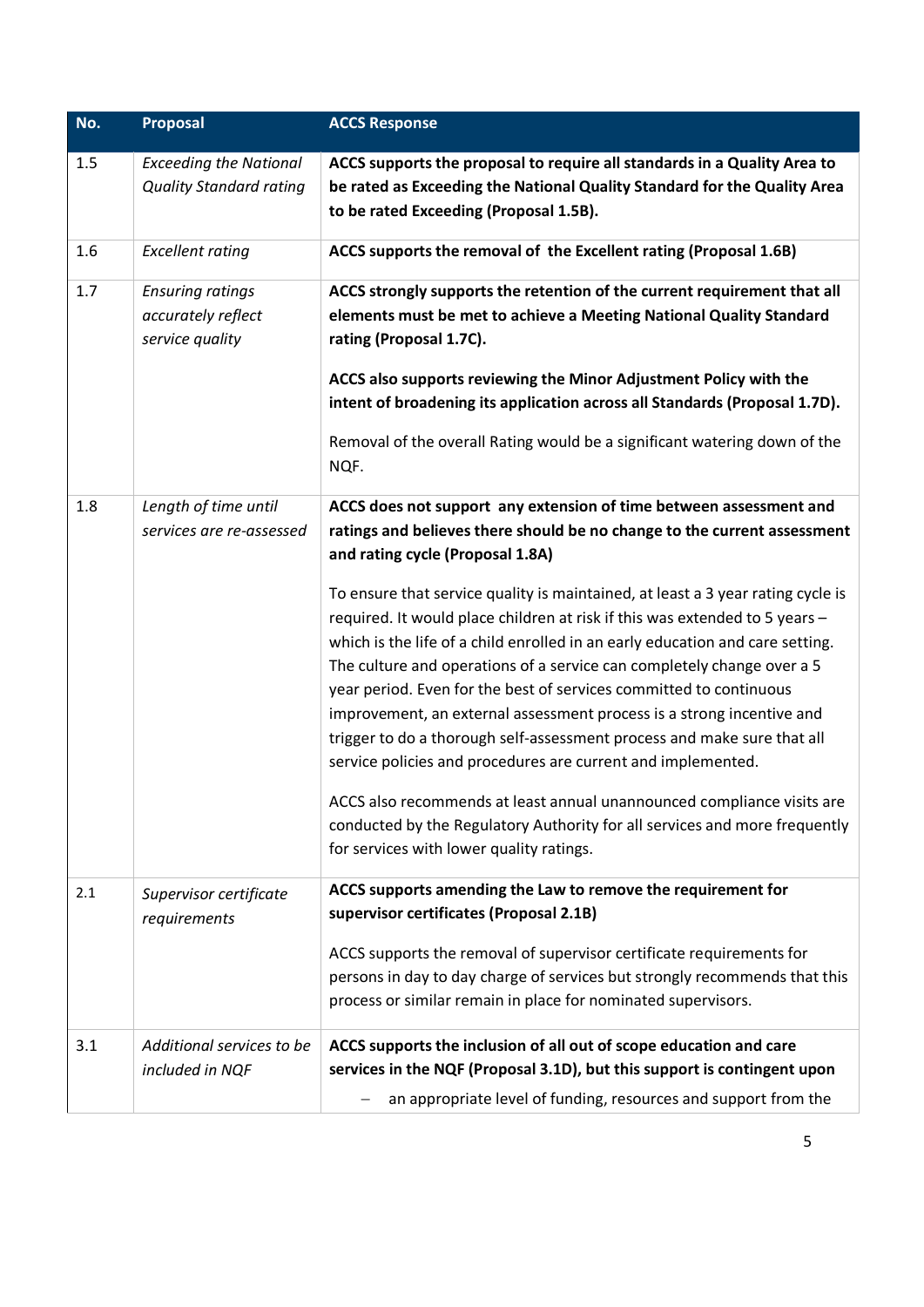| No. | <b>Proposal</b>                                                                | <b>ACCS Response</b>                                                                                                                                                                                                                                                                                                                                                                                                                                                                                                                                                                                                                                                                                                                                                                                                                     |
|-----|--------------------------------------------------------------------------------|------------------------------------------------------------------------------------------------------------------------------------------------------------------------------------------------------------------------------------------------------------------------------------------------------------------------------------------------------------------------------------------------------------------------------------------------------------------------------------------------------------------------------------------------------------------------------------------------------------------------------------------------------------------------------------------------------------------------------------------------------------------------------------------------------------------------------------------|
|     |                                                                                | Australian Government for these services to make the transition<br>into the NQF system and to remain viable into the future<br>appropriate processes are put in place to ensure the cultural<br>competency of Regulatory Authorities and organisations<br>supporting Aboriginal and Torres Strait Islander services<br>the development of a process and guides to ensure that the NQS<br>is applied in a culturally appropriate manner to Aboriginal or<br><b>Torres Strait Islander services</b>                                                                                                                                                                                                                                                                                                                                        |
|     |                                                                                | ACCS is concerned that In Home Care is not included in this proposal. In<br>Home Care services provide vital access to education and care for families<br>who cannot access mainstream services and have been working towards<br>inclusion in the NQF. ACCS strongly supports the continuation of funding<br>for In Home Care services and their inclusion in the NQF.                                                                                                                                                                                                                                                                                                                                                                                                                                                                   |
| 3.2 | Application of<br>assessment and rating<br>processes to additional<br>services | ACCS agrees that there should be compliance monitoring only for<br>services that come into scope of the NQF with a review of their<br>participation in assessment and ratings in 2019 (Proposal 3.2B).<br>ACCS recommends however, that a mechanism is developed to allow<br>services to participate in assessment and ratings on a voluntary basis<br>anytime they choose to between now and 2019.<br>Again support for this is contingent upon a comprehensive funded and<br>culturally appropriate support package being provided to services coming<br>into scope to support their transition and capacity to comply with the<br>National Law.                                                                                                                                                                                       |
| 4.1 | <b>Extension of some</b><br>liability to educators                             | ACCS does not support any extension of liability to educators and<br>believes there should be no change to legislation in this area (Proposal<br>$4.1A$ ).<br>ACCS does not believe that the benefits outlined in the RIS can be achieved<br>by this change. If an approved provider has concerns that children are not<br>being adequately supervised at their service they have a responsibility to<br>immediately address this by<br>Reviewing the service operations including ratios, rostering and<br>staff experience and qualification levels<br>Instigating performance management processes with any educator<br>that they have concerns about and putting in place appropriate<br>management and supervision strategies while this is underway.<br>In many instances educators are placed in situations which put pressure on |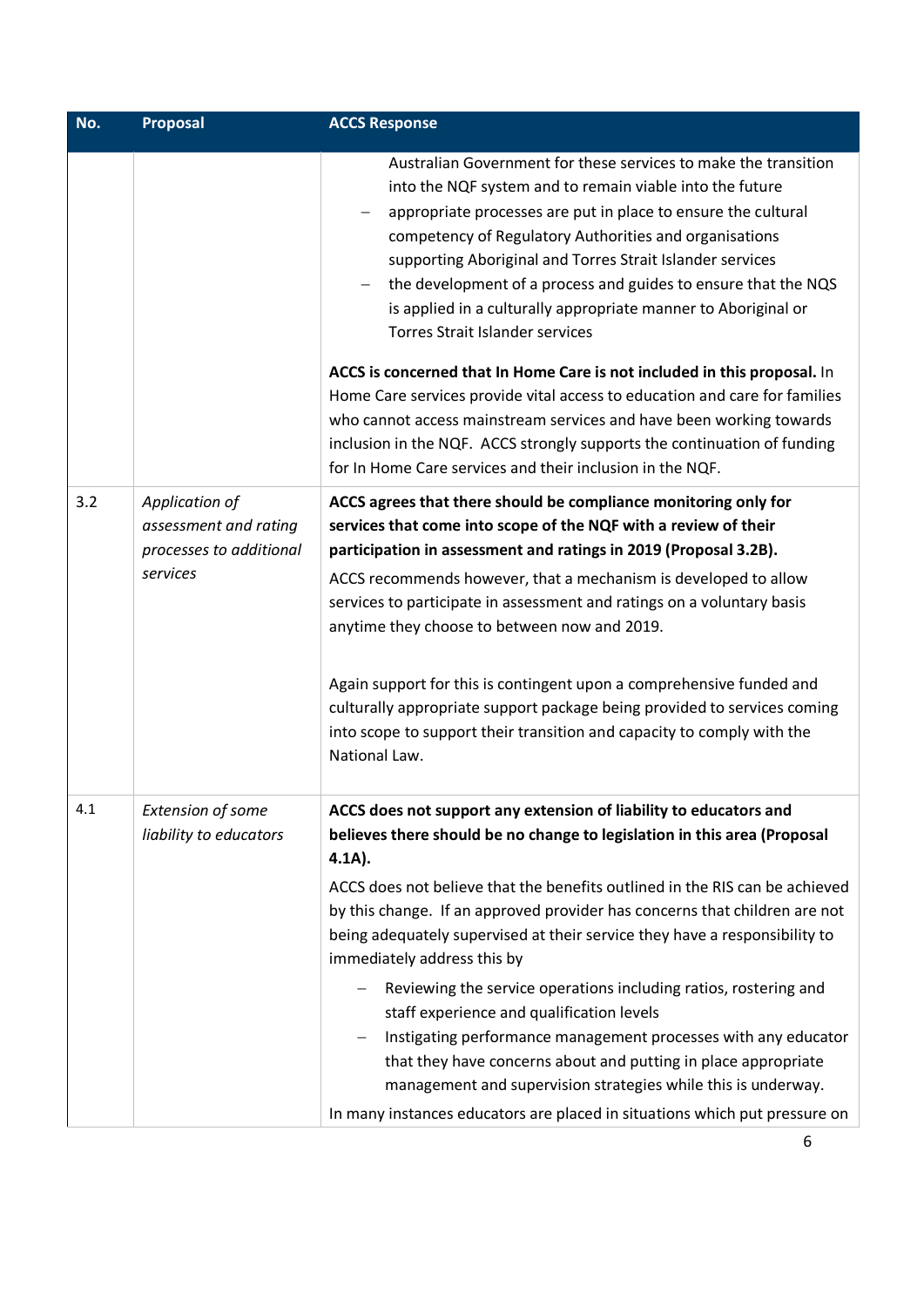| No. | Proposal                            | <b>ACCS Response</b>                                                                                                                                                                                                                                                                                                                                                                                                                                                                                                                                                                                                                              |
|-----|-------------------------------------|---------------------------------------------------------------------------------------------------------------------------------------------------------------------------------------------------------------------------------------------------------------------------------------------------------------------------------------------------------------------------------------------------------------------------------------------------------------------------------------------------------------------------------------------------------------------------------------------------------------------------------------------------|
|     |                                     | their ability to provide appropriate supervision. Addressing this through<br>other mechanisms, for example increased educator: child ratios would be<br>more effective.                                                                                                                                                                                                                                                                                                                                                                                                                                                                           |
| 6.1 | National educator to<br>child ratio | ACCS strongly supports the introduction of a national educator-to-child<br>ratio for OSHC services (Proposal 6.1 B).                                                                                                                                                                                                                                                                                                                                                                                                                                                                                                                              |
|     |                                     | As there is no research on optimal educator-to-child ratios available, ACCS<br>believes that the new national ratio should be based on current best<br>practice across Australia of 1:11, not on the lowest common denominator<br>of 1:15. In recognition however of the changing dynamic once > 2<br>educators are on duty ACCS suggests that the following proposal be<br>considered:                                                                                                                                                                                                                                                           |
|     |                                     | A new national educator: child ratio of 1:11 up to a group<br>$\circ$<br>size of 22 children, with a ratio of 1:15 for additional<br>children                                                                                                                                                                                                                                                                                                                                                                                                                                                                                                     |
|     |                                     | A graduated educator: child ratio takes into account the<br>need for one staff member to be at times dealing with an<br>emergency or focused on an interaction with one child or<br>family member. It allows for adequate supervision of<br>children to be consistently provided and also recognises<br>that if 3 or more educators are on duty it is possible to<br>provide adequate supervision for a larger group of<br>children.                                                                                                                                                                                                              |
|     |                                     | A higher ratio of 1:10 is considered where children under<br>$\circ$<br>5 are in attendance.                                                                                                                                                                                                                                                                                                                                                                                                                                                                                                                                                      |
|     |                                     | Whatever ratio is put into place ACCS supports savings provisions for any<br>States or Territories that are operating at higher ratios.<br>ACCS believes that funding for research into optimal educator: child ratios<br>in the OSHC setting is a high priority.<br>ACCS also recommends that the National Law be changed to remove any<br>provision for single staff models of operation in centre based care.<br>There are many occasions when the full attention of an educator needs to<br>be directed to one child or family member or directed to dealing with a<br>problematic or emergency situation. In these situations a single staff |
|     |                                     | model does not allow any scope for ongoing supervision of the group and<br>puts children at risk of hazard or harm.                                                                                                                                                                                                                                                                                                                                                                                                                                                                                                                               |